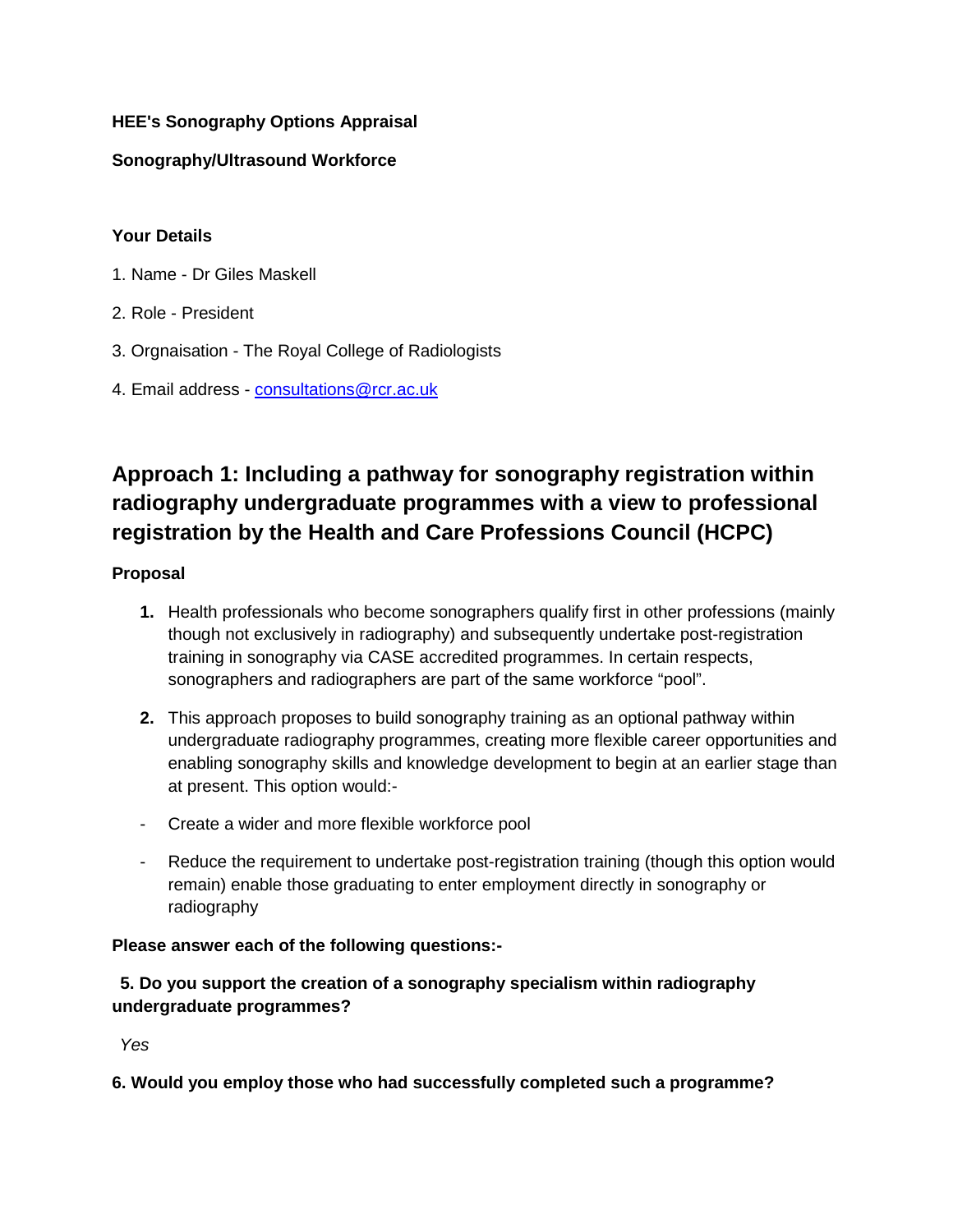#### *Not applicable to the RCR*

#### **7. As a service provider, how would you use this model?**

*Not applicable to the RCR*

### *8.* **How would this model fit with any models you may be developing for sonography?**

*The RCR does not consider that there is only one model of sonography delivery for patients. It can and should be delivered by a number of healthcare professionals e.g. radiologists, radiographers, sonographers, midwives etc.*

#### 9. **What do see as the advantages/disadvantages of this model?**

#### *Advantages would include*

- *greatly increase sonography education among radiographers during their undergraduate course*
- *improve recruitment to sonography*
- *shorten the amount of post graduate training required before independent practice*
- *the radiographers would be registered by the HCPC*
- *provide better understanding of the complementary roles of ultrasound , x-rays, CT, MRI, nuclear medicine*
- *foster team-working and networking with others in imaging e.g. radiographers, radiologists*

#### *Disadvantages would include*

- *there still would be a considerable amount of post-qualification sonography training and supervision required in scanning patients, log book collection and assessment, feedback on discrepancies , participation in audit*
- *minimum of 2 years statutory post-registration experience in an approved post to acquire patient management skills e.g. breaking bad news, coping with distressed patients/relatives, prioritisation, time management, effective liaison with others when communicating urgent reports, coping under stress/interruptions, personal resilience, knowing when to seek advice and help, adverse incident and near miss reporting*

#### **10. How could you help to deliver the required clinical training?**

*Not applicable to the RCR* 

#### **11. How could your services help to deliver this model?**

*Not applicable to the RCR*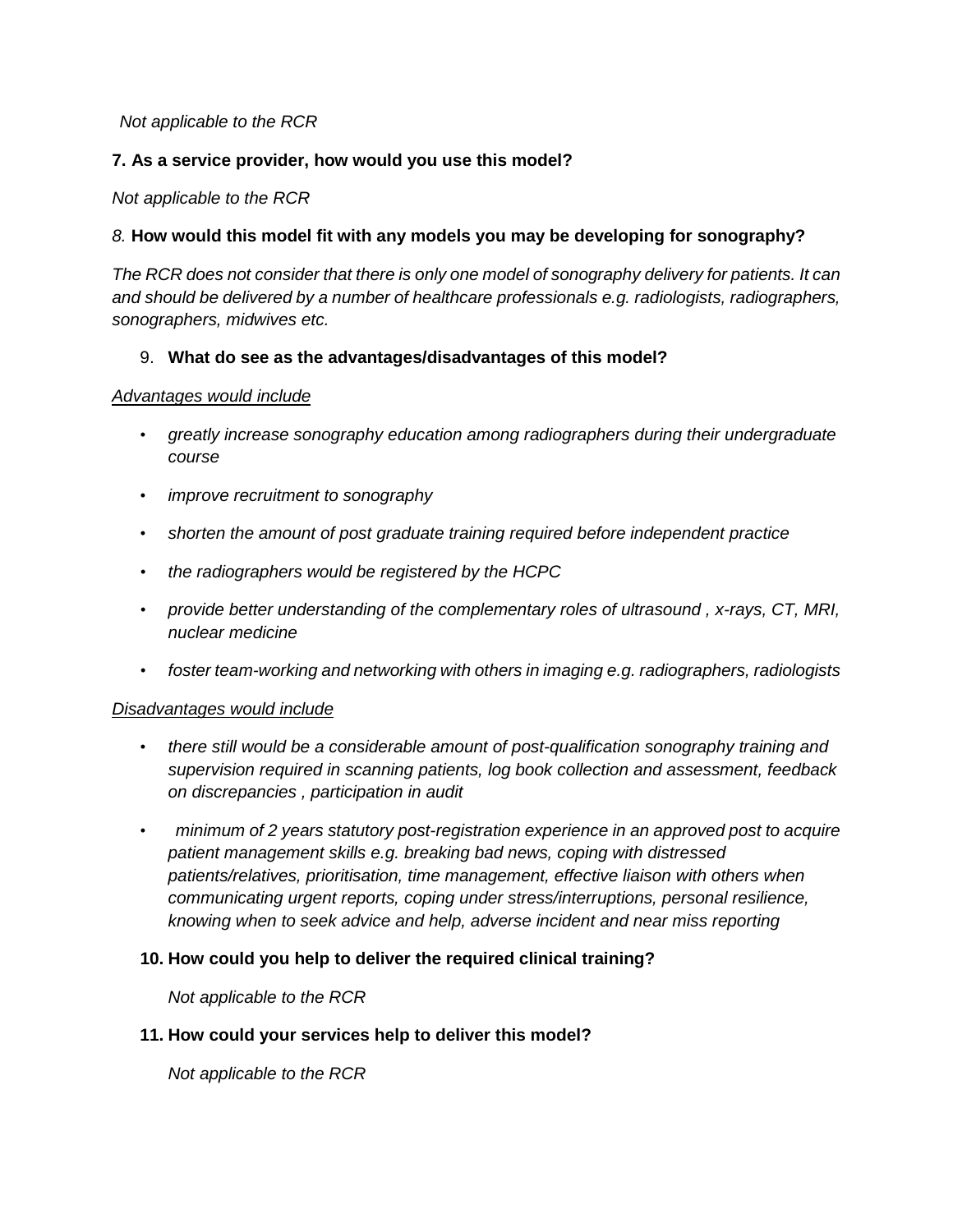# **Approach 2: Support the development of a direct entry sonography undergraduate degree**

## **Proposal**

- 1. As in approach 1, those who specialise in sonography are health professionals from other backgrounds (mainly radiography, but also healthcare science, nursing or midwifery) who take a CASE accredited post-registration programme and who are regulated through their existing professional registration, e.g. with the HCPC or NMC. There is currently no accredited pre-registration (BSc) route directly into sonography [1].
- 2. Under this approach, HEE would support the development of bespoke undergraduate programmes in sonography. Under current arrangements, such programmes would not confer statutory professional registration, though graduates would be eligible to seek registration on the Society and College of Radiographers' (SCoR) voluntary register.

### **Please answer each of the following questions:-**

**[1] Birmingham City University is currently developing an undergraduate degree in medical ultrasound**

12. **Do you support the creation of a new direct entry sonography undergraduate degree?**

*Other* 

*The RCR considers that an Undergraduate BSc course alone would be inadequate for safe independent sonography practice. For patient safety and public assurance all healthcare professionals who image patients should be statutorily registered and should have adequate individual indemnity cover and if employed, the employer should have adequate corporate indemnity cover.* 

#### *Sonography poses particular risks for patients*

- *it is operator dependent*
- *the discussions between sonographer and patient add greatly to the quality of the ultrasound report as so much relevant information is absent from referrers.*
- *The focal tenderness etc. when a sonographer presses a particular area is highly relevant as are the subsequent discussions with the patient that arise from this discomfort.*
- Patients expect feedback from the sonographer on the nature of the findings and what will *happen next*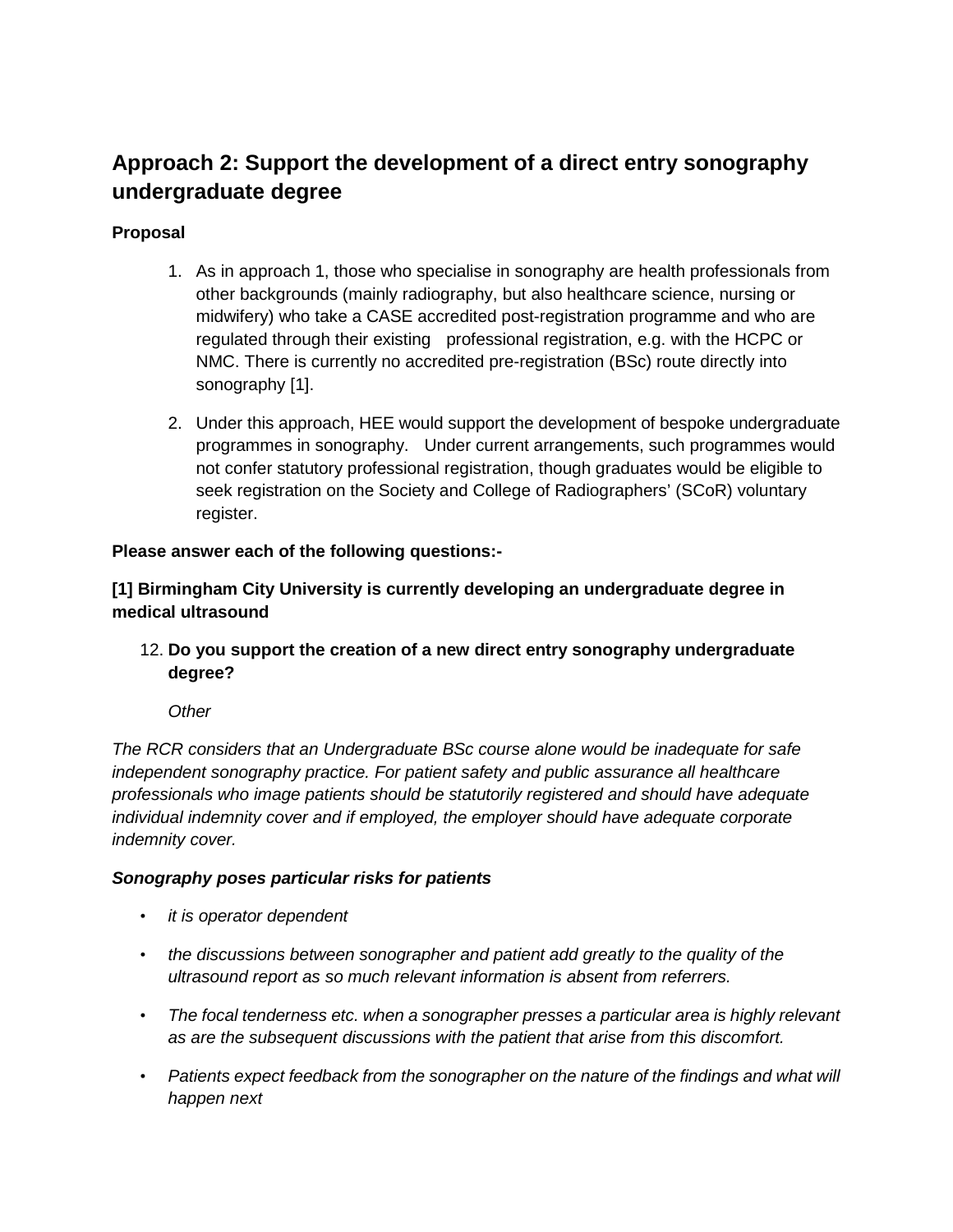- *Unlike x-rays, CT , MRI, nuclear medicine scans , where all the imaging data is digitally recorded for other healthcare professionals to review, only a tiny portion of ultrasound examinations are stored digitally*
- *considerable reliance is therefore placed on the report of the sonographer much more than on the report other imaging modalities, as all the images may be reviewed at any time subsequent to the examination*
- *there is no opportunity for others to review all of the ultrasound examination subsequently if the clinical context or subsequent illness of the patients does not fit with the sonographer's report*

*The RCR considers that sonographers who qualify after a three year undergraduate course would still require a considerable amount of post-qualification sonography training and supervision. Sonographers would also require a minimum of two years statutory post-registration experience in an approved post to acquire patient management skills.*

# **13. Would you employ those who had successfully completed such a programme?**

*Not applicable to the RCR*

*14.* **As a service provider, how would you use the undergraduate model?** 

*Not applicable to the RCR*

**15. How would this model fit with any models you may be developing for sonography?** 

*Not applicable to the RCR*

**16. How would this model fit into your overall service model?** 

*Not applicable to the RCR*

# *17. What do you see as the advantages/disadvantages of this model?*

*Advantages:*

- *Increases potential source of sonographers*
- *Undergraduate training focused on ultrasound rather than on subjects / depth of detail required in general radiography training*
- *Supervised service delivery for patients within 3 years but this should not be independent practice given risks and consequences for patients*

*Disadvantages: see detailed answer to question 12*

# *18. How could your services help to deliver this model?*

*Not applicable to the RCR*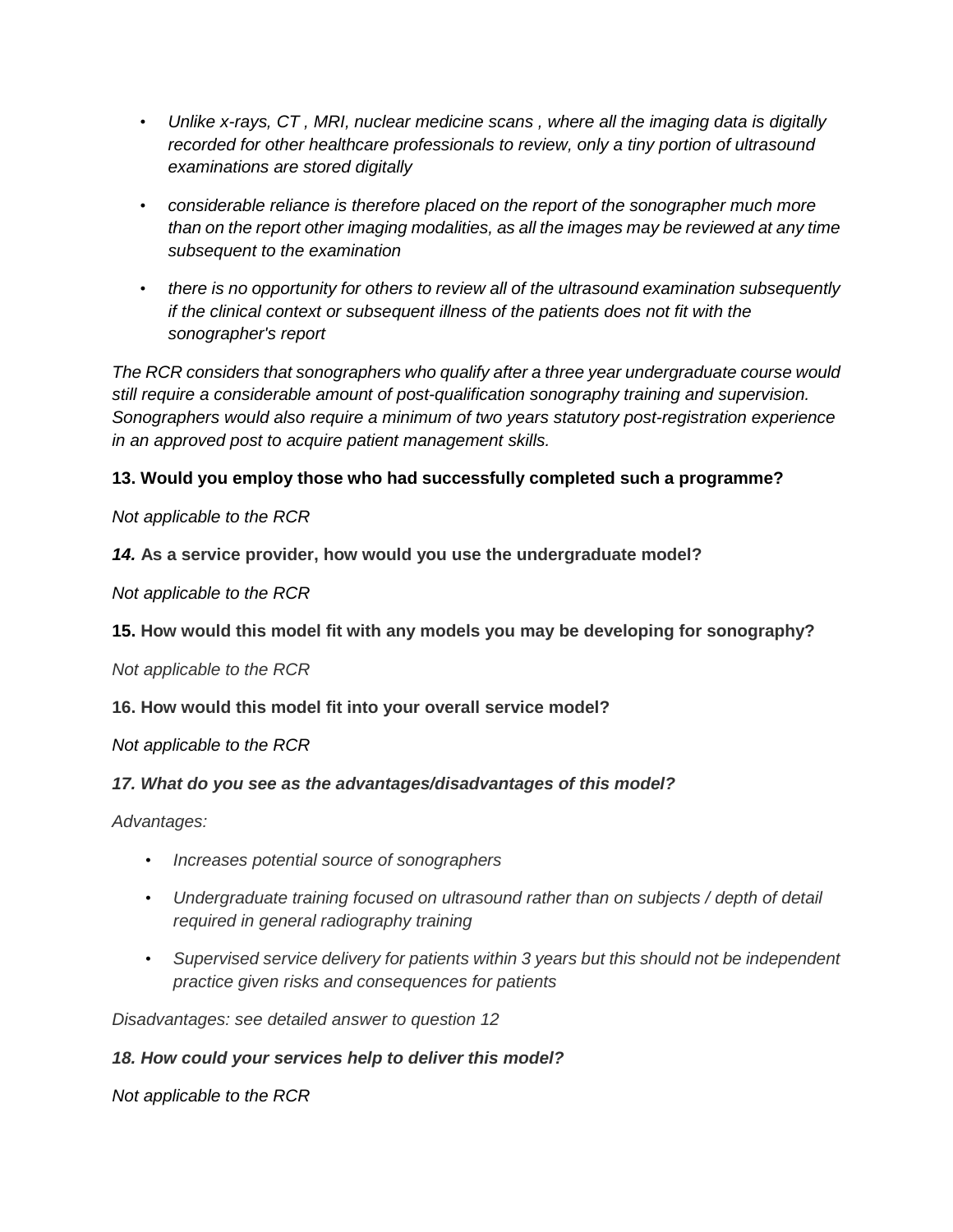**19. How could you help to deliver the required clinical training?** 

*Not applicable to the RCR* 

**20. Would you expect the course to be CASE accredited?** 

*Yes* 

**21. Would you be willing to participate in a pilot without CASE accreditation?** 

*Not applicable to the RCR*

# **Approach 3: Support the development of a direct entry sonography postgraduate route at Masters Level for those with a first degree**

**Proposal**

**1. This approach would enable those with a relevant (e.g. science or health-based) first degree to undertake postgraduate training at masters level, to provide a broad programme of training and professional development across ultrasound specialisms. The training would be CASE accredited.** 

**2. Under current arrangements, such training would not confer statutory professional registration, though it is anticipated that graduates would be eligible to seek registration on the Society and College of Radiographers' (SCoR) voluntary register. By way of example, Cumbria University has recently launched a two-year full-time MSc along these lines.**

**Please answer each of the following questions:-**

22. **Do you support the development of relevant masters-level training for those with a relevant first degree?**

*Other*

*The RCR considers that a two year MSc course alone would be inadequate for safe independent sonography practice. For patient safety and public assurance all healthcare professionals who image patients should be statutorily registered and should have adequate individual indemnity cover and if employed, the employer should have adequate corporate indemnity cover.* 

*All concerns on this have been addressed in full in question 12.* 

*The RCR considers that Sonographers who qualify after a two year MSc course would still require a considerable amount of post-qualification sonography training and supervision. Sonographers would also require a minimum of two years statutory post-registration training experience in an*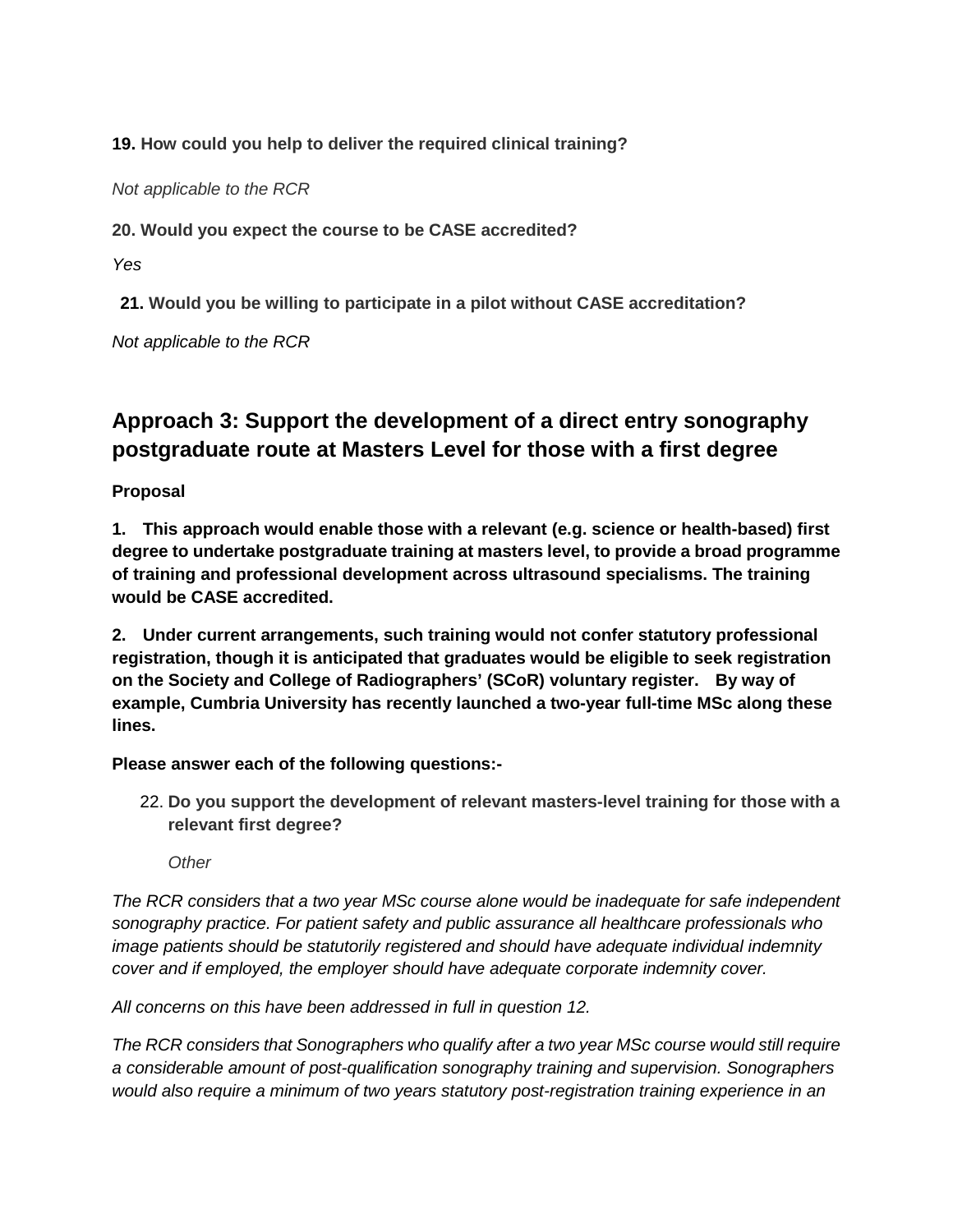*approved post to acquire patient management skills.* 

**23 Would you employ those who had successfully completed such a programme?** 

*Not applicable to the RCR*

**24 As a service provider, how would you use this model?** 

*Not applicable to the RCR*

**25 How would this model fit with any models you may be developing for sonography?**

*Not applicable to the RCR*

**26 What do you see as the advantages/disadvantages of this model?** 

#### *Advantages:*

- *Increases potential source of sonographers*
- *Track record of successful qualification with a BSc in a science or healthcare subject*
- *Training focused on ultrasound rather than on subjects / depth of detail required in general radiography training*
- *Supervised service delivery for patients within 2 years but this should not be independent practice given risks and consequences for patients detailed above*

#### *Disadvantages*

*For all concerns see detailed answer in question 12.* 

• *A BSc in a science subject e.g. Chemistry, Mathematics, Physics or Geology would not give the same platform for ultrasound training as a BSc in Sports Studies, or Physiology, or Pharmacology*

**27 How could your services help to deliver this model?** 

#### *Not applicable to the RCR*

**28 How could you help to deliver the required clinical training?** 

*Not applicable to the RCR*

**Approach 4: Continue to support undergraduate training in radiography or other relevant profession followed by postgraduate training in sonography (main current model)**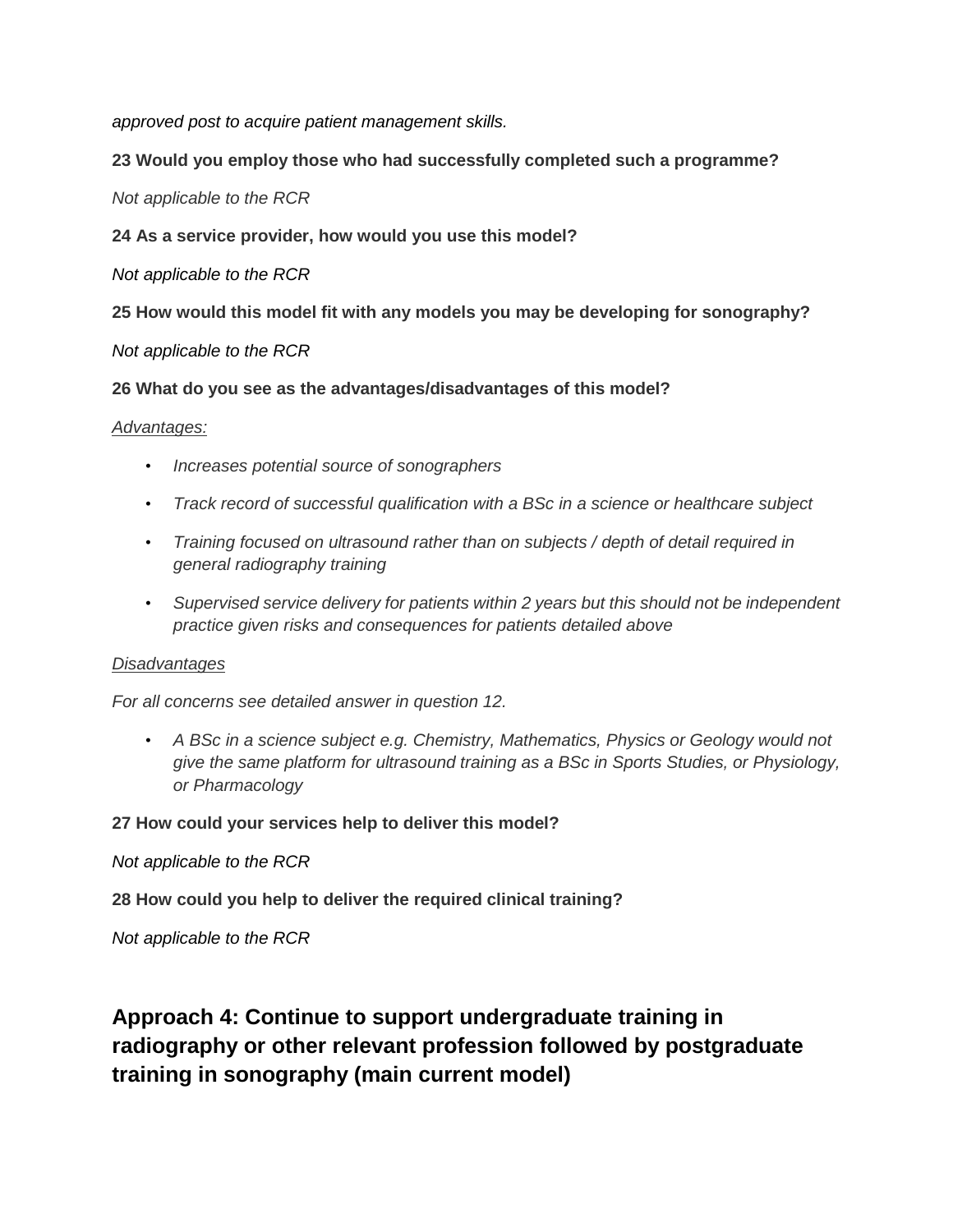### **Proposal**

- 1. **This approach is the main current route into sonography. It enables health professionals to become sonographers by qualifying first in other professions (mainly though not exclusively in radiography) and subsequently undertaking post-registration training in sonography via CASE accredited programmes.**
- 2. **Under current arrangements, professional registration would be conferred through the original health profession (e.g. via NMC or HCPC), and it is anticipated that graduates would be eligible to seek registration on the Society and College of Radiographers' (SCoR) voluntary register.**

**29 Do you support the continuation of the current approach?** 

*Yes*

**30 Would you employ those who had successfully completed such a programme?** 

*Not applicable to the RCR*

**31 As a service provider, how would you use this model?** 

*Not applicable to the RCR*

**32 How would this model fit with any models you may be developing for sonography?**

*Not applicable to the RCR*

**33 What do you see as the advantages/disadvantages of this model?** 

#### *Advantages:*

- *Proven track record of high quality sonographers*
- *HCPC registered and accountable under law with potential for restriction or termination of right to practice*
- *Good understanding of how ultrasound fits in wider context of rest of Imaging*
- *Skilled in dealing with patients from their work as radiographers*
- *Experience of healthcare team-working*
- *Good understanding of patient care pathways*
- *Track record of delivery of imaging for patients*
- *Experience of negative feedback, incident reporting when things go wrong*

#### *Disadvantages*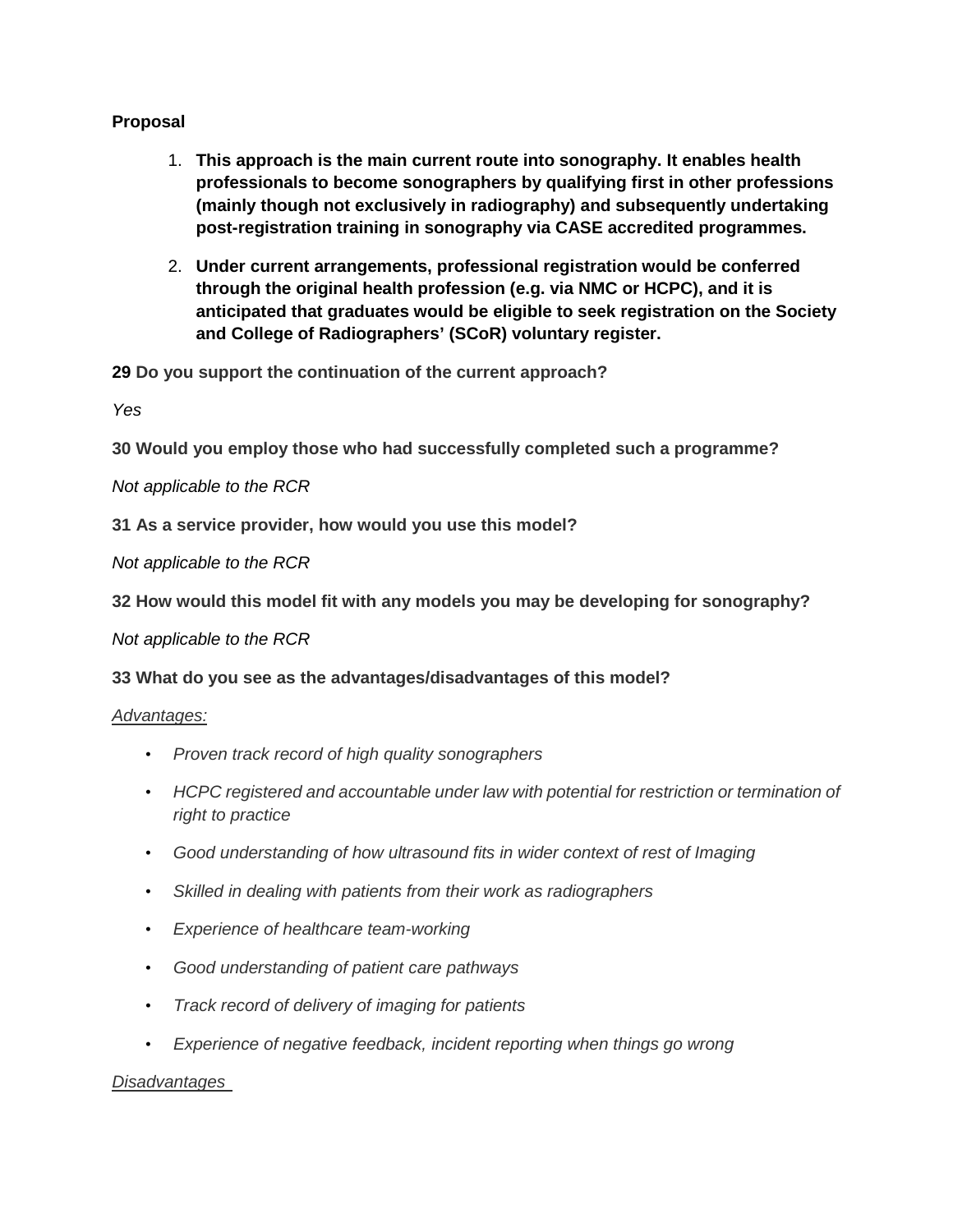- *No increase in potential source of sonographers*
- *Training on many subjects / depth of detail not required for sonography*
- *Long training period overall, when one factors in BSc in radiography, postgraduate general radiographic experience, and sonography training*
- *Need mentoring and supervision for 1 year post sonography training*

### **34 How could your services help to deliver this model?**

*Not applicable to the RCR* 

**35 How could you help to deliver the required clinical training?**

*Not applicable to the RCR*

# **Additional approach: To support the development of the support/associate workforce to undertake roles under the direction of a registered clinical practitioner, such as radiographer, nurse, midwife, medic**

**1. Most of the provision of ultrasound services is undertaken by qualified sonographers or by health professionals who have undertaken specific training to support a main role (e.g. radiology, midwifery). Most of the latter undertake CASE- accredited modules. There are, however, examples of practice where support staff e.g. Assistant/Associate Practitioners) deliver specific ultrasound services under the direction of a more senior health professional experienced in ultrasound.**

## **Proposal**

2. **Service providers to identify the potential roles to support the delivery of ultrasound procedures by support/associate staff under the direction of a suitably registered clinical practitioner, undertaking training programmes that are CASE-accredited.**

**36 Do you support this approach?** 

No

**37 In what ways would you like to see it developed?** 

**38 Are these potential roles more applicable in some areas than others, e.g. cardiac physiology?**

**39 As a service provider, how would you use this model?**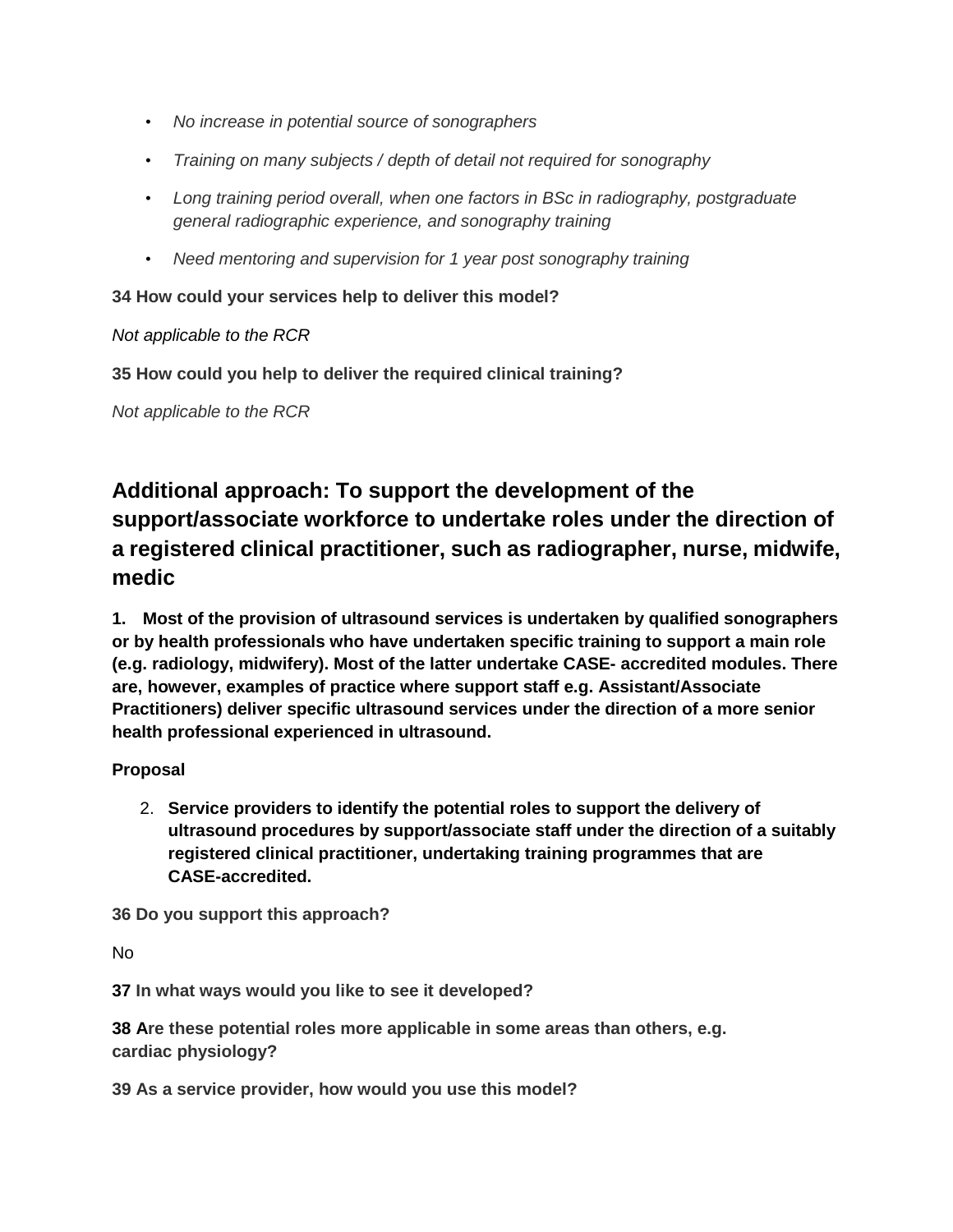*Not applicable to the RCR*

**40 How would this model fit with any models you may be developing for sonography?**

*Not applicable to the RCR*

**41 What do you see as the advantages/disadvantages of this model?**

*The disadvantage of this is that the level of supervision needed would remove any "efficiency".* 

**42 How could your services help to deliver this model?** 

*Not applicable to the RCR*

**43 How could you help to deliver the required clinical training?**

*Not applicable to the RCR*

# **Other Approaches**

**Please answer the following additional questions:-**

**44 What are your views about other potential approaches, including short-term solutions to address urgent shortages?** 

*Banding for NHS sonographers should be improved as this a major cause of loss from the NHS to agency and private sector where they play no role whatsoever in training/ supervising/ mentoring or in developing NHS services e.g. inter-disciplinary care pathway re-design to improve efficiency and patient care*

*Many careered radiographers would welcome substitution of a few large volume scanning lists with their mental and musculoskeletal stresses by training lists. This should be actively encouraged and may prevent premature retirement/part-time working with further depletion of the sonography workforce. There should be central funding for such training lists.*

*International recruitment should be considered and for the safety of patients a good understanding of English is required for practice.* 

*Overall, The Royal College of Radiologists ranking of the options is*

- 1. *Current model of training, i.e. continue to support undergraduate training in radiography or other relevant profession followed by postgraduate training in sonography*
- *2. Including a pathway for sonography registration within radiography undergraduate programmes*
- 3. *Support the development of a direct entry sonography postgraduate route at Masters Level for those with a first degree*